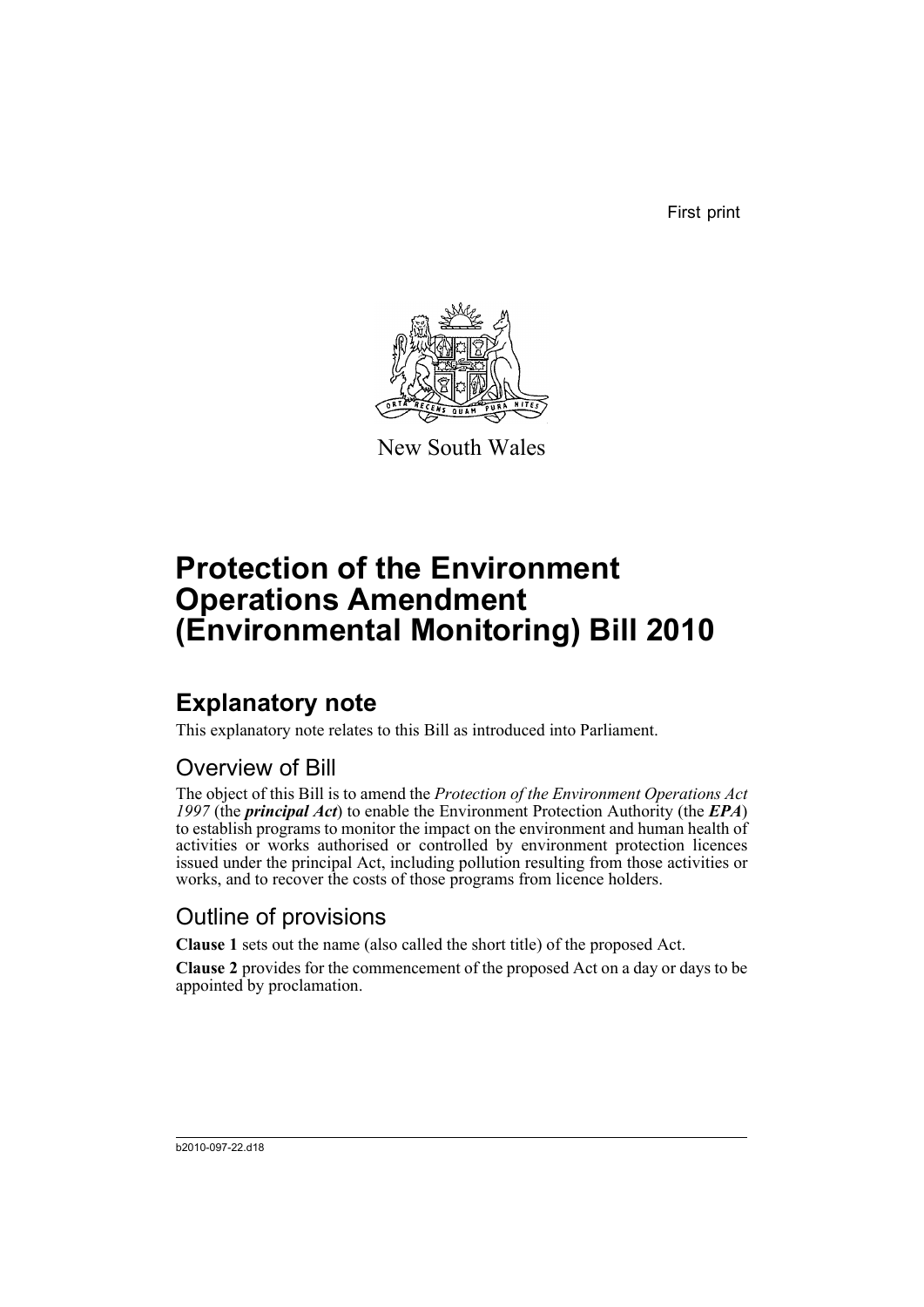Protection of the Environment Operations Amendment (Environmental Monitoring) Bill 2010

Explanatory note

### **Schedule 1 Amendment of Protection of the Environment Operations Act 1997 No 156**

**Schedule 1 [3]** inserts Part 9.3C into the principal Act. Under the proposed Part, the EPA may, on its own initiative, and must, at the direction of the Minister for Climate Change and the Environment, investigate the need for a program (referred to in the proposed Part as an *environmental monitoring program*) to monitor the impact on the environment and human health of activities or works authorised or controlled by licences, including pollution resulting from those activities or works. After completing such an investigation, the EPA may develop and implement an environmental monitoring program if it is satisfied that such a program is required. The EPA may arrange for a person or body to exercise the EPA's functions in relation to environmental monitoring programs on behalf of the EPA. The EPA is to obtain, and take into consideration, advice from one or more independent persons or bodies with relevant technical and health expertise as to the cost effectiveness of any environmental monitoring program.

The regulations may require holders of environment protection licences to pay a contribution (referred to in the proposed Part as an *environmental monitoring levy*) towards the costs of an environmental monitoring program. The amount of the levy, or how it is to be calculated, will be set out in the regulations.

An Environmental Monitoring Fund (the *Fund*) is to be established in the Special Deposits Account, which will be managed by the EPA. The environmental monitoring levies collected from licence holders will be paid into the Fund and the costs of the environmental monitoring programs will be paid out of the Fund.

**Schedule 1 [1] and [2]** enable the EPA to impose conditions on environment protection licences for the purposes of environmental monitoring programs.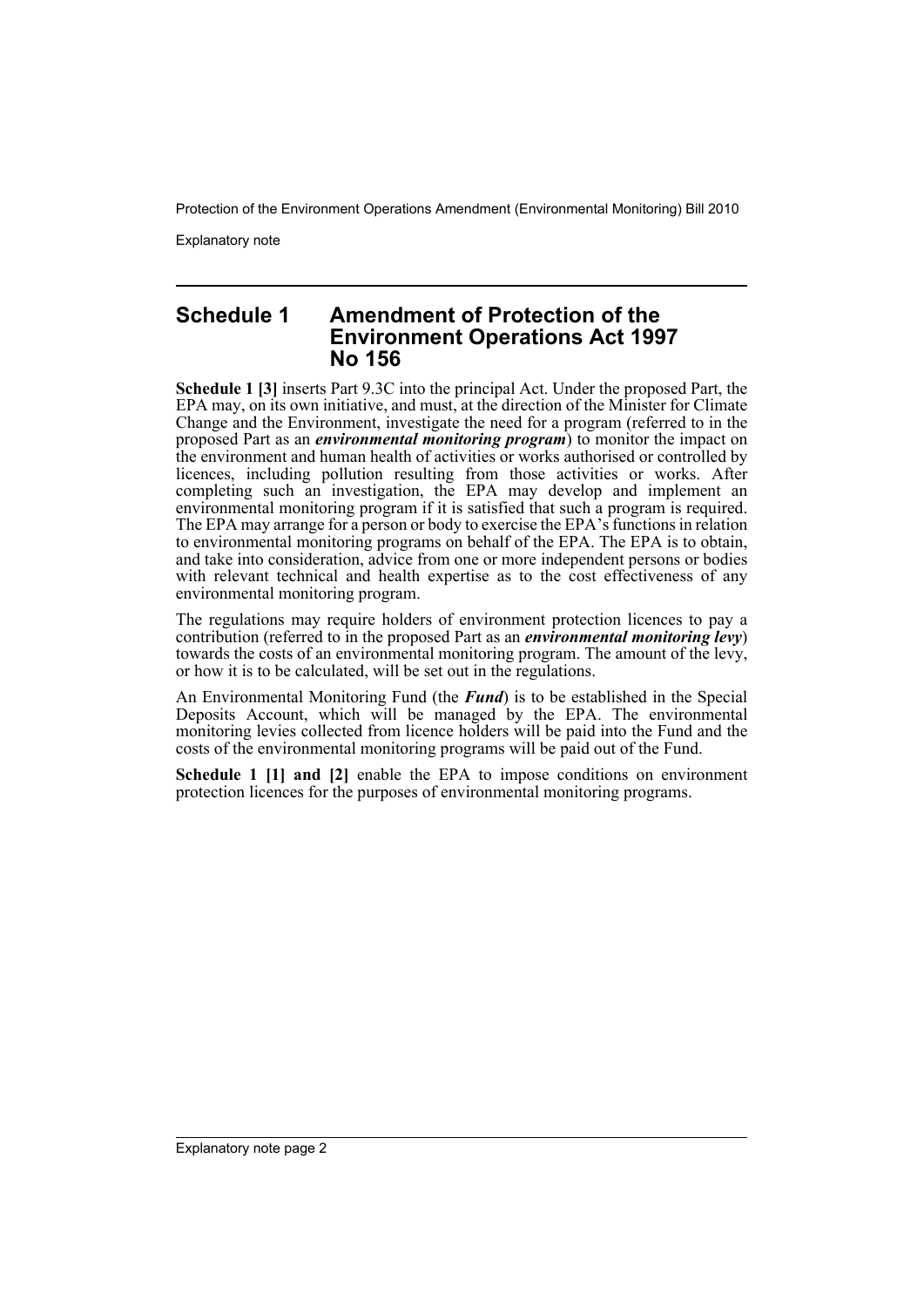First print



New South Wales

# **Protection of the Environment Operations Amendment (Environmental Monitoring) Bill 2010**

## **Contents**

|   |                                                                                     | Page |
|---|-------------------------------------------------------------------------------------|------|
| 1 | Name of Act                                                                         |      |
|   | 2 Commencement                                                                      |      |
|   | Schedule 1 Amendment of Protection of the Environment Operations<br>Act 1997 No 156 |      |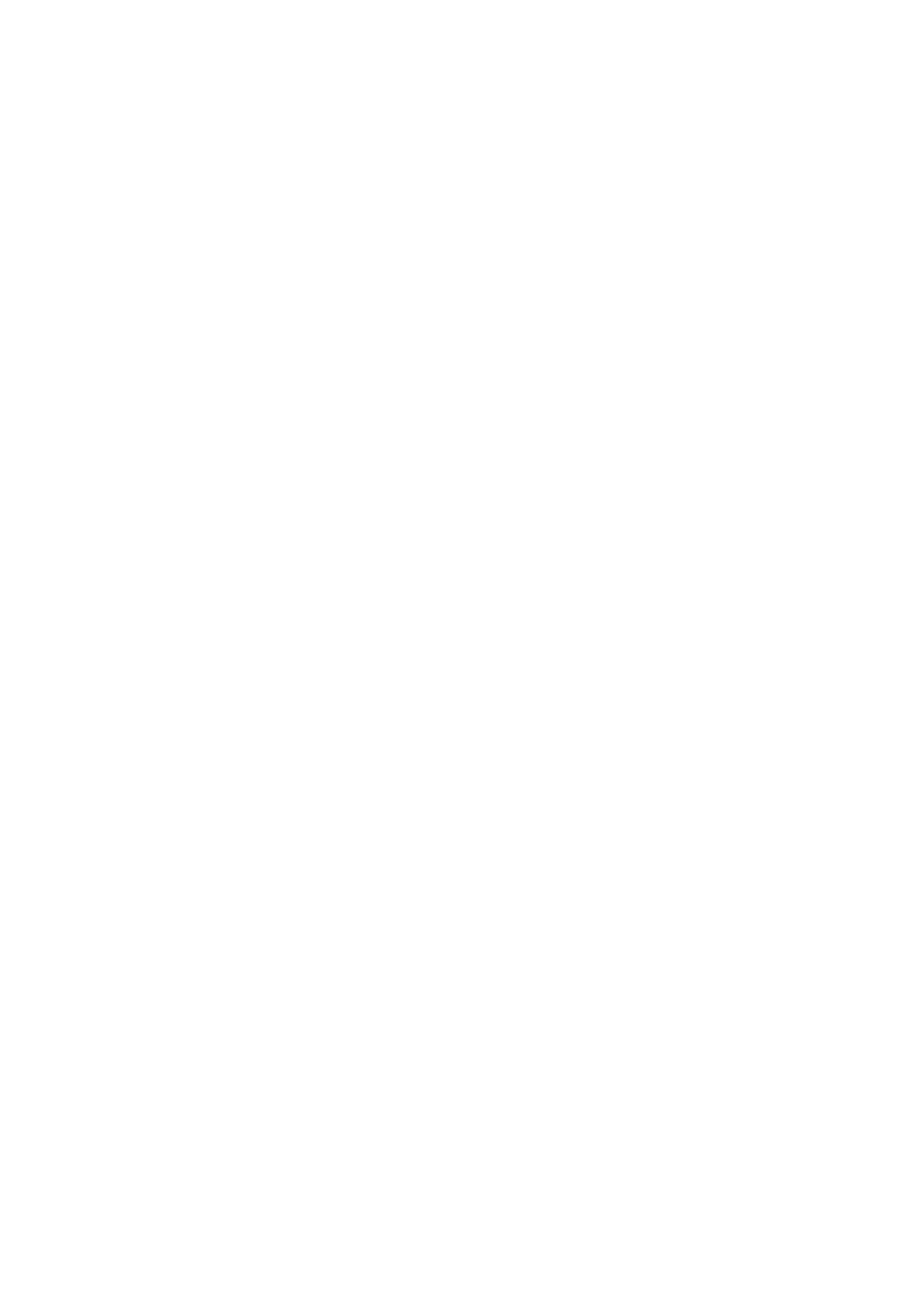

New South Wales

# **Protection of the Environment Operations Amendment (Environmental Monitoring) Bill 2010**

No , 2010

### **A Bill for**

An Act to amend the *Protection of the Environment Operations Act 1997* to make provision in relation to programs to monitor the environmental impact of certain licensed activities.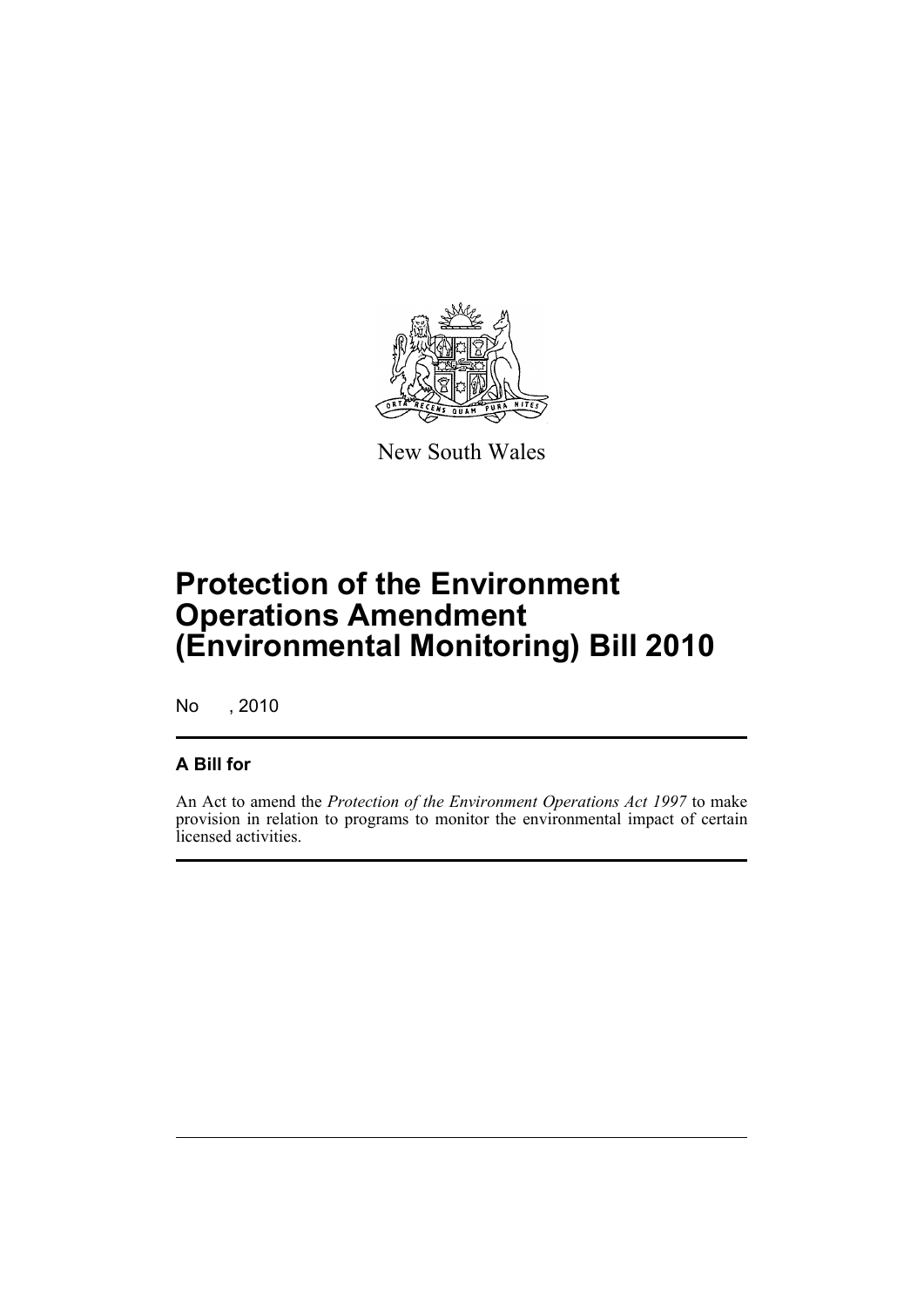#### Protection of the Environment Operations Amendment (Environmental Clause 1 Monitoring) Bill 2010

<span id="page-5-1"></span><span id="page-5-0"></span>

| The Legislature of New South Wales enacts: |                                                                                                            |                     |
|--------------------------------------------|------------------------------------------------------------------------------------------------------------|---------------------|
|                                            | Name of Act                                                                                                | $\overline{2}$      |
|                                            | This Act is the Protection of the Environment Operations Amendment<br>(Environmental Monitoring) Act 2010. | 3<br>$\overline{4}$ |
|                                            | <b>Commencement</b>                                                                                        | 5                   |
|                                            | This Act commences on a day or days to be appointed by proclamation.                                       | 6                   |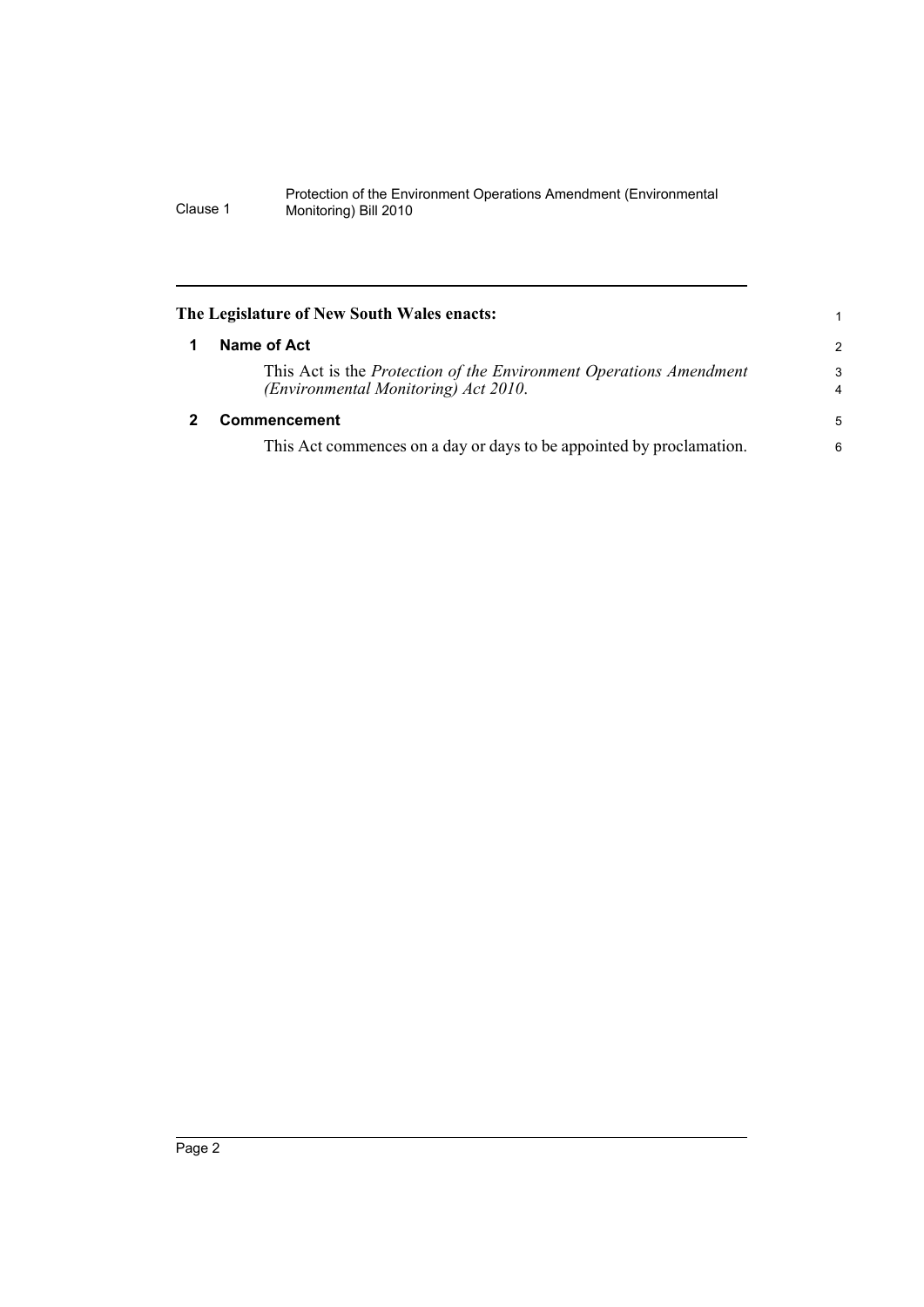Protection of the Environment Operations Amendment (Environmental Monitoring) Bill 2010

Amendment of Protection of the Environment Operations Act 1997 No 156 Schedule 1

### <span id="page-6-0"></span>**Schedule 1 Amendment of Protection of the Environment Operations Act 1997 No 156**

| [1] | Section 69 Conditions relating to schemes for economic measures and<br>environmental monitoring programs |  |  |  |
|-----|----------------------------------------------------------------------------------------------------------|--|--|--|
|     | Insert at the end of section $69$ (c):                                                                   |  |  |  |
|     | or                                                                                                       |  |  |  |
|     | environmental monitoring programs,<br>(d)                                                                |  |  |  |
| [2] | <b>Section 69</b>                                                                                        |  |  |  |
|     | Omit "or 9.3B". Insert instead ", 9.3B or 9.3C".                                                         |  |  |  |
| [3] | <b>Part 9.3C</b>                                                                                         |  |  |  |
|     | Insert after Part 9 $3B$                                                                                 |  |  |  |
|     | <b>Part 9.3C</b> Environmental monitoring                                                                |  |  |  |
|     | <b>Environmental monitoring programs</b><br>295Y                                                         |  |  |  |

- (1) The EPA may, on its own initiative, and must, at the direction of the Minister, investigate the need for a program (referred to in this Part as an *environmental monitoring program*) to monitor the impact on the environment and human health of activities or works authorised or controlled by licences, including pollution resulting from those activities or works.
- (2) If, after completing an investigation, the EPA is satisfied that an environmental monitoring program is required, it may develop and implement such a program.
- (3) If a proposed environmental monitoring program relates to licensed activities or works within the portfolio responsibility of the Minister for Primary Industries or the Minister for Transport, the Minister is to consult with that Minister about the development and implementation of the proposed program.
- (4) The EPA may enter into an arrangement with a person or body in respect of the exercise, by the person or body on behalf of the EPA, of the EPA's functions in relation to an environmental monitoring program.
- (5) The regulations may make provision for or with respect to environmental monitoring programs, including the requirements for the EPA to review and report on any such program.

1 2 3

11 12

13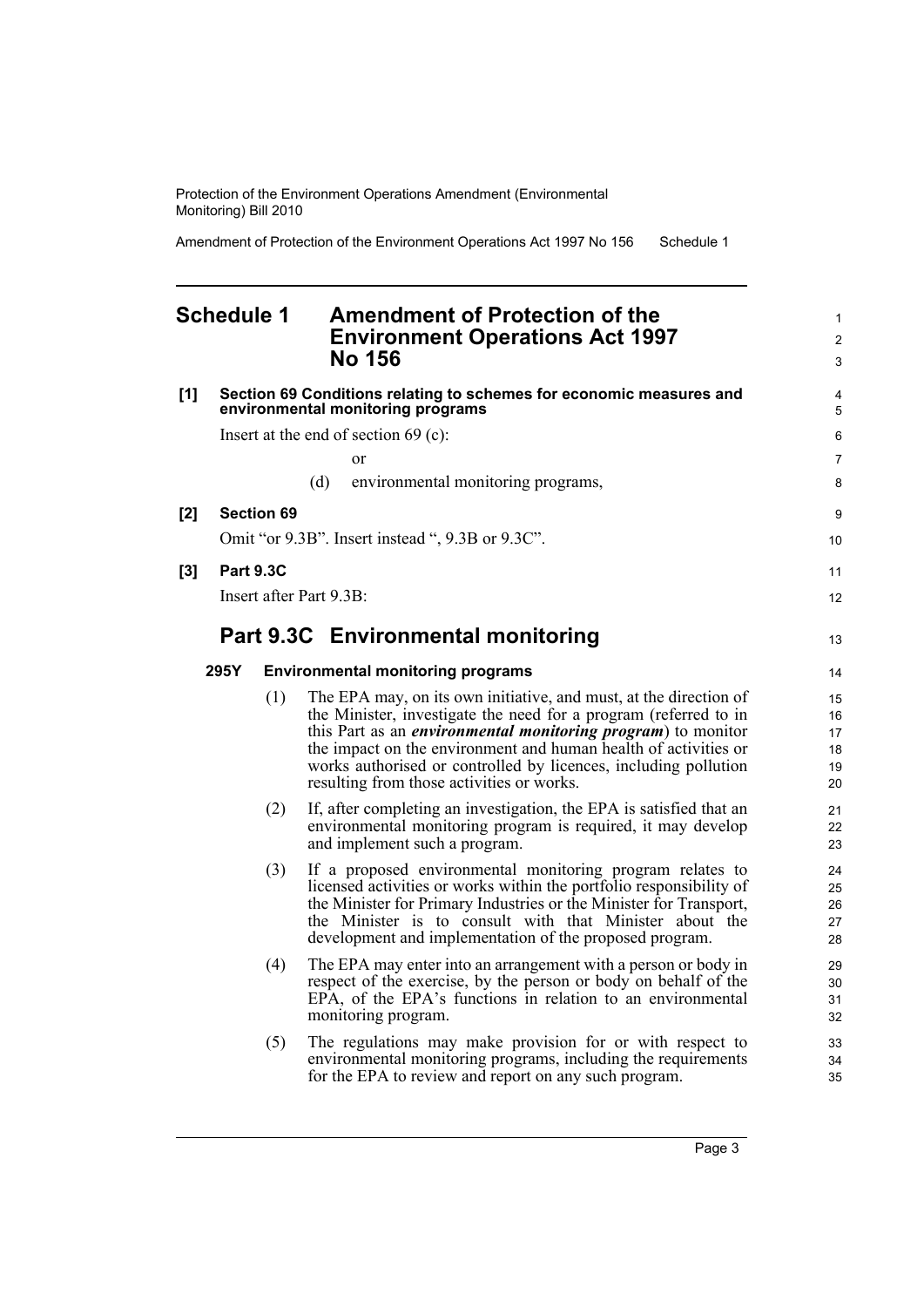Protection of the Environment Operations Amendment (Environmental Monitoring) Bill 2010

Schedule 1 Amendment of Protection of the Environment Operations Act 1997 No 156

(6) The EPA is to obtain, and take into consideration, advice from one or more independent persons or bodies with relevant technical and health expertise as to the cost effectiveness of any environmental monitoring program.

#### **295Z Environmental monitoring levies**

- (1) The regulations may require a specified licence holder, or a specified class of licence holders, to pay to the EPA a contribution towards the costs of environmental monitoring programs (referred to in this Part as an *environmental monitoring levy*).
- (2) The amount of the environmental monitoring levy (or the manner in which it is to be calculated) and other matters concerning its payment, including interest payable for late payment, are to be set out in the regulations.
- (3) An environmental monitoring levy is recoverable by the EPA as a debt in a court of competent jurisdiction.
- (4) For the purposes of this Part, the *costs of environmental monitoring programs* include:
	- (a) the costs of investigating the need for, and the development, implementation, operation and administration of, environmental monitoring programs (including any costs incurred by the EPA before the commencement of this Part), and
	- (b) payments by the EPA for services provided by a person or body exercising functions in relation to environmental monitoring programs on behalf of the EPA.

#### **295ZA Environmental Monitoring Fund**

- (1) There is to be established in the Special Deposits Account an account called the Environmental Monitoring Fund (the *Fund*).
- (2) Money in the Fund is under the control of the EPA and can be expended by the EPA only for the purposes authorised by this section.
- (3) The following are to be paid into the Fund:
	- (a) any environmental monitoring levy paid by a licence holder,
	- (b) money advanced by the Treasurer for payment into the Fund.
	- (c) the proceeds of investment of money in the Fund,